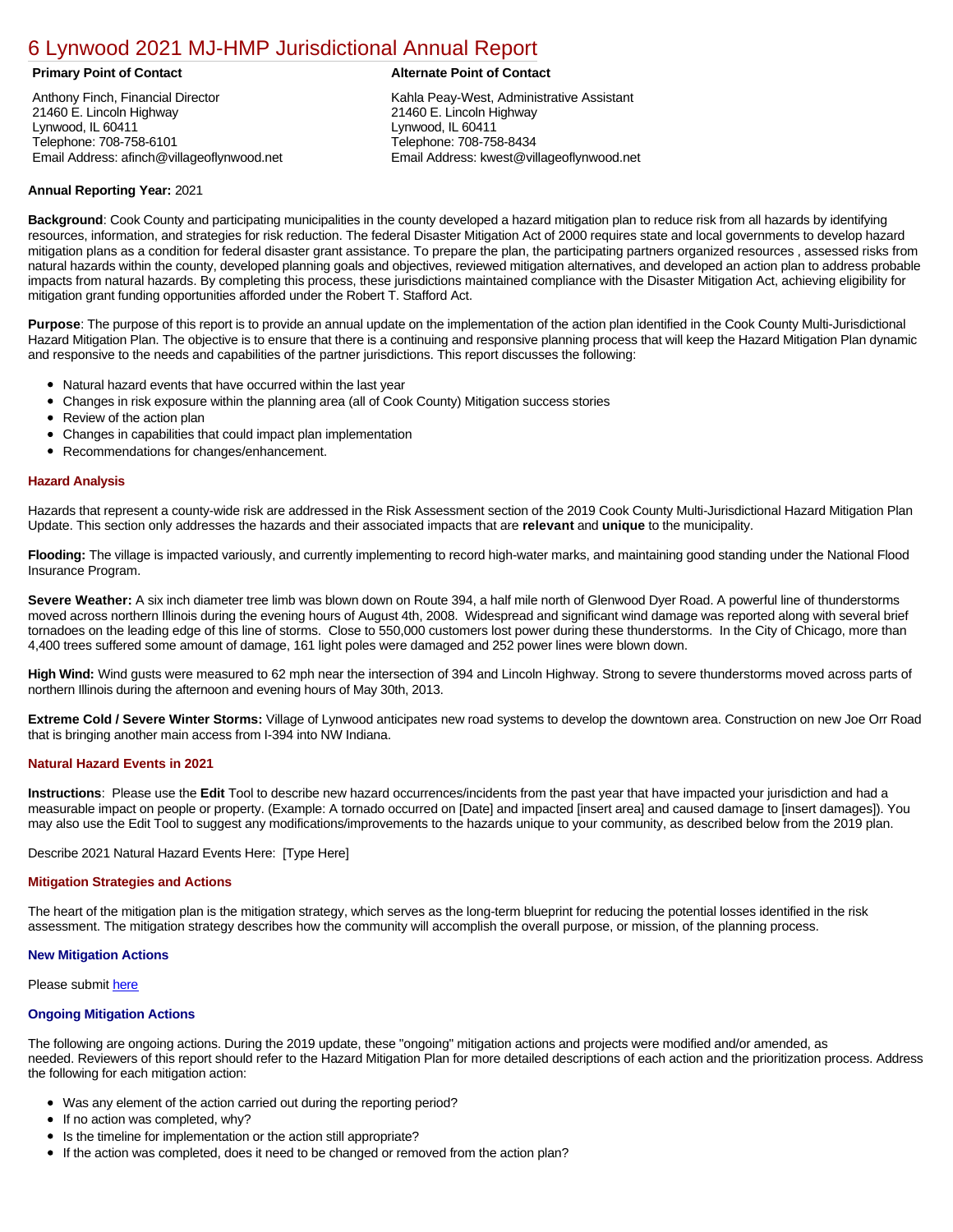| TABLE: HAZARD MITIGATION ACTION PLAN MATRIX                                                                                                                                                                                                                                                                                                                                        |             |             |                                                                |                                                                                                         |                                          |                          |                                                                                                                                |                                                            |
|------------------------------------------------------------------------------------------------------------------------------------------------------------------------------------------------------------------------------------------------------------------------------------------------------------------------------------------------------------------------------------|-------------|-------------|----------------------------------------------------------------|---------------------------------------------------------------------------------------------------------|------------------------------------------|--------------------------|--------------------------------------------------------------------------------------------------------------------------------|------------------------------------------------------------|
| <b>Completion status legend:</b><br>$O =$ Action Ongoing toward Completion<br>$N = New$<br>$R =$ Want Removed from Annex<br>$C = Project Completed$<br>$X = No$ Action Taken                                                                                                                                                                                                       |             |             |                                                                |                                                                                                         |                                          |                          |                                                                                                                                |                                                            |
| 2021 Status                                                                                                                                                                                                                                                                                                                                                                        | 2020 Status | 2019 Status | <b>Hazards</b><br><b>Mitigated</b>                             | <b>Objectives</b><br>Met                                                                                | Lead<br>Agencies                         | <b>Estimated</b><br>Cost | Sources of<br><b>Funding</b>                                                                                                   | <b>Timeline/Projected</b><br><b>Completion Date</b><br>(a) |
| Action L6.1—Where appropriate, support retrofitting, purchase, replacement, or relocation of structures in hazard prone areas to prevent future structure<br>damage. Give priority to properties with exposure to repetitive losses.                                                                                                                                               |             |             |                                                                |                                                                                                         |                                          |                          |                                                                                                                                |                                                            |
| <b>Status Description:</b>                                                                                                                                                                                                                                                                                                                                                         |             |             |                                                                |                                                                                                         |                                          |                          |                                                                                                                                |                                                            |
|                                                                                                                                                                                                                                                                                                                                                                                    |             | Ongoing     | All                                                            | 7, 13                                                                                                   | Village of<br>Lynwood                    | High                     | <b>FEMA Hazard</b><br>Mitigation<br>Grants                                                                                     | Long-term<br>(depending on<br>funding)                     |
| Action L6.2—Continue to support the countywide actions identified in this plan.                                                                                                                                                                                                                                                                                                    |             |             |                                                                |                                                                                                         |                                          |                          |                                                                                                                                |                                                            |
| <b>Status Description:</b>                                                                                                                                                                                                                                                                                                                                                         |             |             |                                                                |                                                                                                         |                                          |                          |                                                                                                                                |                                                            |
|                                                                                                                                                                                                                                                                                                                                                                                    |             | Ongoing     | All                                                            | Αll                                                                                                     | Village of<br>Lynwood                    | Low                      | <b>General Fund</b>                                                                                                            | Short- and long-term                                       |
| <b>Action L6.3</b> —Actively participate in the plan maintenance strategy identified in this plan                                                                                                                                                                                                                                                                                  |             |             |                                                                |                                                                                                         |                                          |                          |                                                                                                                                |                                                            |
| <b>Status Description:</b>                                                                                                                                                                                                                                                                                                                                                         |             |             |                                                                |                                                                                                         |                                          |                          |                                                                                                                                |                                                            |
|                                                                                                                                                                                                                                                                                                                                                                                    |             | Ongoing     | All                                                            | 3, 4, 6                                                                                                 | DHSEM, Village<br>of Lynwood             | Low                      | General<br>revenue                                                                                                             | Short-term                                                 |
|                                                                                                                                                                                                                                                                                                                                                                                    |             |             |                                                                |                                                                                                         |                                          |                          | Action L6.4—Consider participation in incentive-based programs such as the Community Rating System, Tree City, and StormReady. |                                                            |
| <b>Status Description:</b>                                                                                                                                                                                                                                                                                                                                                         |             |             |                                                                |                                                                                                         |                                          |                          |                                                                                                                                |                                                            |
|                                                                                                                                                                                                                                                                                                                                                                                    |             | Ongoing     | All                                                            | 3, 4, 5, 6, 7, 9,<br>10, 11, 13                                                                         | Village of<br>Lynwood                    | Low                      | <b>General Fund</b>                                                                                                            | Long-term                                                  |
| Action L6.5—Maintain good standing under the National Flood Insurance Program by implementing programs that meet or exceed the minimum NFIP<br>requirements. Such programs include enforcing an adopted flood damage prevention ordinance, participating in floodplain mapping updates, and providing<br>public assistance and information on floodplain requirements and impacts. |             |             |                                                                |                                                                                                         |                                          |                          |                                                                                                                                |                                                            |
| <b>Status Description:</b>                                                                                                                                                                                                                                                                                                                                                         |             |             |                                                                |                                                                                                         |                                          |                          |                                                                                                                                |                                                            |
|                                                                                                                                                                                                                                                                                                                                                                                    |             | Ongoing     | Flooding                                                       | 4, 6, 9                                                                                                 | Village of<br>Lynwood                    | Low                      | <b>General Fund</b>                                                                                                            | Short-term and<br>ongoing                                  |
|                                                                                                                                                                                                                                                                                                                                                                                    |             |             |                                                                | Action L6.6—Where feasible, implement a program to record high-water marks following high-water events. |                                          |                          |                                                                                                                                |                                                            |
| <b>Status Description:</b>                                                                                                                                                                                                                                                                                                                                                         |             |             |                                                                |                                                                                                         |                                          |                          |                                                                                                                                |                                                            |
|                                                                                                                                                                                                                                                                                                                                                                                    |             | Ongoing     | Flooding,<br>Severe<br>Weather                                 | 3, 6, 9                                                                                                 | Village of<br>Lynwood                    | Medium                   | General Fund:<br><b>FEMA Grant</b><br>Funds (Public<br>Assistance)                                                             | Long-term                                                  |
| Action L6.7-Integrate the Hazard Mitigation Plan into other plans, programs, or resources that dictate land use or redevelopment.                                                                                                                                                                                                                                                  |             |             |                                                                |                                                                                                         |                                          |                          |                                                                                                                                |                                                            |
| <b>Status Description:</b>                                                                                                                                                                                                                                                                                                                                                         |             |             |                                                                |                                                                                                         |                                          |                          |                                                                                                                                |                                                            |
|                                                                                                                                                                                                                                                                                                                                                                                    |             | Ongoing     | All                                                            | 3, 4, 6, 10, 13                                                                                         | Lynwood<br><b>Building</b><br>Department | Low                      | <b>General Fund</b>                                                                                                            | Short-term                                                 |
| Action L6.8—Consider the development and implementation of a Capital Improvements Program (CIP) to increase the Village's regulatory, financial and<br>technical capability to implement mitigation actions.                                                                                                                                                                       |             |             |                                                                |                                                                                                         |                                          |                          |                                                                                                                                |                                                            |
| <b>Status Description:</b>                                                                                                                                                                                                                                                                                                                                                         |             |             |                                                                |                                                                                                         |                                          |                          |                                                                                                                                |                                                            |
|                                                                                                                                                                                                                                                                                                                                                                                    |             | Ongoing     | All                                                            | 1, 2, 7                                                                                                 | All Public<br>Works                      | High                     | CIP component<br>of general fund<br>(if implemented)                                                                           | Long-term                                                  |
| Action L6.9 - New Joe Orr Road that is bringing another main access from I-394                                                                                                                                                                                                                                                                                                     |             |             |                                                                |                                                                                                         |                                          |                          |                                                                                                                                |                                                            |
| <b>Status Description:</b>                                                                                                                                                                                                                                                                                                                                                         |             |             |                                                                |                                                                                                         |                                          |                          |                                                                                                                                |                                                            |
|                                                                                                                                                                                                                                                                                                                                                                                    |             | New         | Flood, High<br>Wind, Snow,<br>Blizzard,<br><b>Extreme Cold</b> | 1, 2, 3, 4, 7                                                                                           | Village of<br>Lynwood                    | \$12,000,000;<br>High    | Cook County                                                                                                                    | 2022                                                       |
| (a) Ongoing indicates continuation of an action that is already in place. Short-term indicates implementation within five years. Long-term indicates<br>implementation after five years.                                                                                                                                                                                           |             |             |                                                                |                                                                                                         |                                          |                          |                                                                                                                                |                                                            |